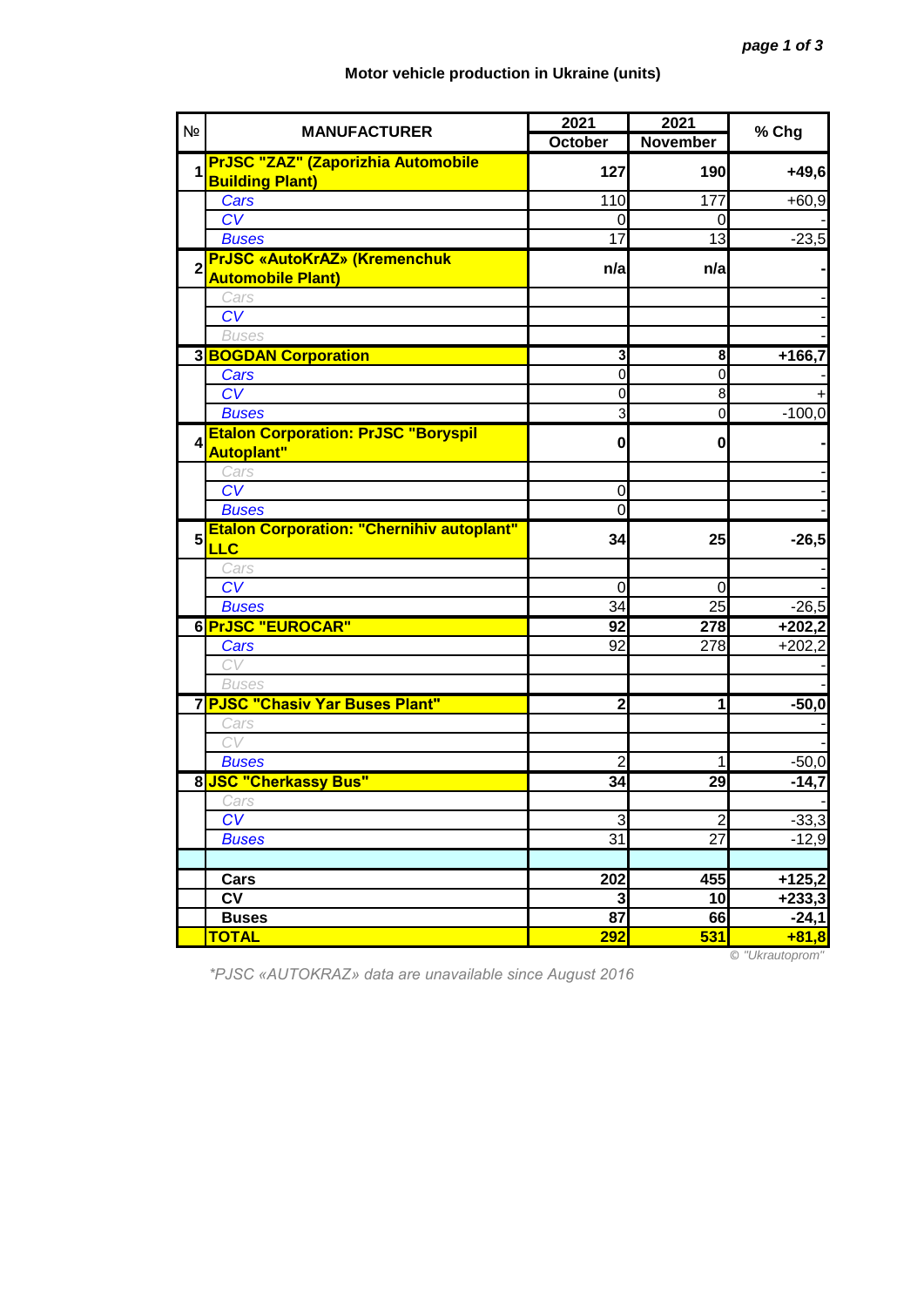## **Motor vehicle production in Ukraine (units)**

| N <sub>2</sub> | <b>MANUFACTURER</b>                                                 | 2020            | 2021            | % Chg              |
|----------------|---------------------------------------------------------------------|-----------------|-----------------|--------------------|
|                |                                                                     | <b>November</b> | <b>November</b> | 21/20              |
| 1              | <b>PrJSC "ZAZ" (Zaporizhia Automobile</b><br><b>Building Plant)</b> | 244             | 190             | $-22,1$            |
|                | Cars                                                                | 234             | 177             | $-24,4$            |
|                | CV                                                                  | 0               | $\Omega$        |                    |
|                | <b>Buses</b>                                                        | 10              | 13              | $+30,0$            |
| $\overline{2}$ | <b>PrJSC «AutoKrAZ» (Kremenchuk</b><br><b>Automobile Plant)</b>     | n/a             | n/a             |                    |
|                | Cars                                                                |                 |                 |                    |
|                | CV                                                                  |                 |                 |                    |
|                | <b>Buses</b>                                                        |                 |                 |                    |
|                | <b>3 BOGDAN Corporation</b>                                         | $\overline{15}$ | 8               | $-46,7$            |
|                | Cars                                                                | 0               | $\mathbf 0$     |                    |
|                | $\overline{\text{CV}}$                                              | 0               | 8               |                    |
|                | <b>Buses</b>                                                        | 15              | $\mathbf 0$     | $-100,0$           |
| 4              | <b>Etalon Corporation: PrJSC "Boryspil</b><br><b>Autoplant"</b>     | $\bf{0}$        | 0               |                    |
|                | Cars                                                                |                 |                 |                    |
|                | CV                                                                  | 0               |                 |                    |
|                | <b>Buses</b>                                                        | 0               |                 |                    |
| 5              | <b>Etalon Corporation: "Chernihiv autoplant"</b><br><b>LLC</b>      | 16              | 25              | $+56,3$            |
|                | Cars                                                                |                 |                 |                    |
|                | $\overline{\text{CV}}$                                              | 0               | $\mathbf 0$     |                    |
|                | <b>Buses</b>                                                        | 16              | 25              | $+56,3$            |
|                | 6 PrJSC "EUROCAR"                                                   | 311             | 278             | $-10,6$            |
|                | Cars                                                                | 311             | 278             | $-10,6$            |
|                | CV                                                                  |                 |                 |                    |
|                | <b>Buses</b>                                                        |                 |                 |                    |
|                | 7 PJSC "Chasiv Yar Buses Plant"                                     | 3               | 1               | $-66,7$            |
|                | Cars                                                                |                 |                 |                    |
|                | CV                                                                  |                 |                 |                    |
|                | <b>Buses</b>                                                        | 3               | 1               | $-66,7$            |
|                | 8 JSC "Cherkassy Bus"                                               | 49              | 29              | $-40,8$            |
|                | Cars<br>CV                                                          | $\overline{9}$  | $\overline{2}$  |                    |
|                | <b>Buses</b>                                                        | 40              | 27              | $-77,8$<br>$-32,5$ |
|                |                                                                     |                 |                 |                    |
|                | Cars                                                                | 545             | 455             | $-16,5$            |
|                | <b>CV</b>                                                           | 9               | 10              | $+11,1$            |
|                | <b>Buses</b>                                                        | 84              | 66              | $-21,4$            |
|                | <b>TOTAL</b>                                                        | 638             | 531             | $-16,8$            |
|                |                                                                     |                 |                 |                    |

*\*PJSC «AUTOKRAZ» data are unavailable since August 2016*

© *"Ukrautoprom"*